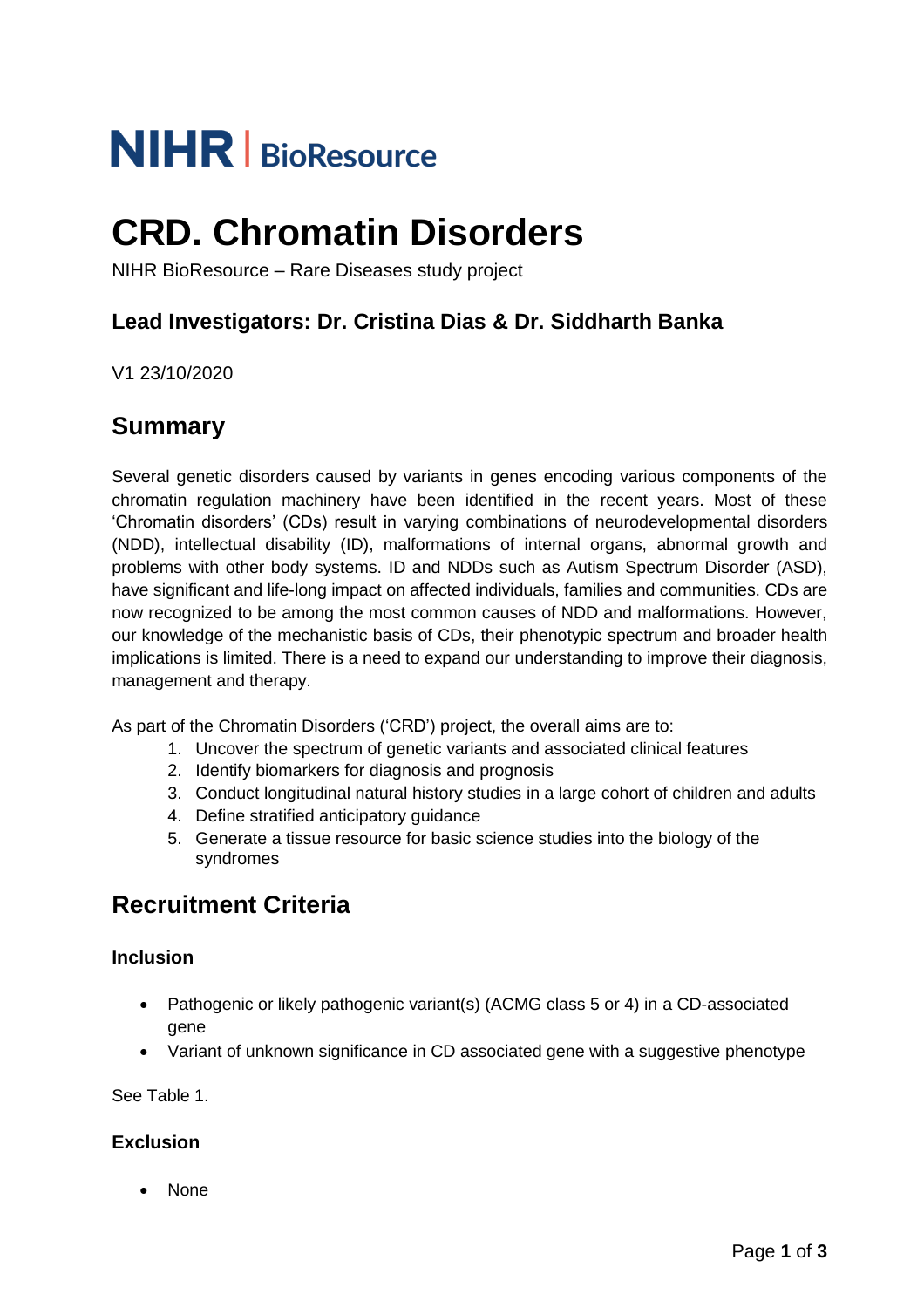## **References/Tables**

**Gene** 

| <sup>1</sup> Table 1: Disorders of chromatin regulation |  |  |  |
|---------------------------------------------------------|--|--|--|
|---------------------------------------------------------|--|--|--|

| Gene<br>(HGNC<br><b>Approved</b><br>Symbol) | Gene<br>OMIM#    | <b>Condition</b>                                                                                 | <b>Condition</b><br>OMIM# |
|---------------------------------------------|------------------|--------------------------------------------------------------------------------------------------|---------------------------|
| ACTL6A                                      | 604958           | <b>IDD</b>                                                                                       | PMID:28649782             |
| ACTL6B                                      | 612458           | Epileptic encephalopathy, early infantile, 76                                                    | 618468                    |
| ACTL6B                                      | 612458           | IDD with severe speech and ambulation defects                                                    | 618470                    |
| <b>ADNP</b>                                 | 611386           | Autosomal dominant MR 28; Helsmoortel-van der aa syn.                                            | 615873                    |
| ARID1A                                      | 603024           | Autosomal dominant MR 14; Coffin-Siris Syn. 2                                                    | 614607                    |
| ANKRD11                                     | 611192           | <b>KBG Syndrome</b>                                                                              | 148050                    |
| <b>ARID1B</b>                               | 614556           | Autosomal dominant MR 12; Coffin-Siris Syn. 1                                                    | 135900                    |
| ARID <sub>2</sub>                           | 609539           | IDD (Coffin-Siris type phenotype)                                                                | 609539                    |
| ASH1L                                       | 607999           | Autosomal dominant MR 52                                                                         | 617796                    |
| <b>BAZ2B</b>                                | 605683           | NDD with DD, ID and ASD                                                                          | PMID:31999386             |
| BCL11A                                      | 606557           | IDD with persistence of fetal hemoglobin; Dias-Logan Syn.                                        | 617101                    |
| <b>BPTF</b>                                 | 601819           | NDD with dysmorphic facies & distal limb anomalies                                               | 617755                    |
| CDC6                                        | 602627           | Meier-Gorlin Syn. 5                                                                              | 613805                    |
| CHD <sub>2</sub>                            | 602119           | Epileptic encephalopathy, childhood-onset                                                        | 615369                    |
| CHD <sub>3</sub>                            | 602120           | Apraxia of speech; Snijders Blok-Campeau Syn.                                                    | 618205                    |
| CHD4                                        | 603277           | Sifrim-Hitz-Weiss Syn.                                                                           | 617159                    |
| CHD7                                        | 608892           | CHARGE Syn.**                                                                                    | 214800                    |
| CHD7                                        | 608892           | Hypogonadotropic hypogonadism 5 with or without anosmia                                          | 612370                    |
| CHD <sub>8</sub>                            | 610528           | Autism, susceptibility to, AUTS18                                                                | 615032                    |
| <b>CREBBP</b>                               | 600140           | Rubinstein-Taybi Syn. 1                                                                          | 180849                    |
| <b>CREBBP</b>                               | 600140           | Menke-Hennekam Syn. 1                                                                            | 618332                    |
| <b>DMAP1</b>                                | 605077           | Cerebellar Ataxia Deafness and Narcolepsy, AD                                                    | PMID:28600779             |
| DPF <sub>2</sub>                            | 601671           | Coffin-Siris Syn. 7                                                                              | 618027                    |
| <b>EED</b>                                  | 605984           | Cohen-Gibson overgrowth Syn.                                                                     | 617561                    |
| EHMT1                                       | 607001           | Kleefstra Syn. 1                                                                                 | 610253                    |
| EP300                                       | 602700           | Rubinstein-Taybi Syn. 2                                                                          | 613684                    |
| EP300                                       | 602700           | Menke-Hennekam Syn. 2                                                                            | 618333                    |
| EZH <sub>2</sub>                            | 601573           | Weaver Syn.                                                                                      | 277590                    |
| HDAC8<br><b>KANSL1</b>                      | 300269           | Cornelia de Lange Syn. 5                                                                         | 300882                    |
| KAT5                                        | 612452<br>601409 | Koolen De Vries Syn.<br>NDD with sleep disturbance, cerebellar atrophy, & facial<br>dysmorphisms | 610443<br>PMID:32822602   |
| KAT6A                                       | 601408           | Autosomal dominant MR 32                                                                         | 616268                    |
| KAT6B                                       | 605880           | Genitopatellar Syn.                                                                              | 606170                    |
| KAT6B                                       | 605880           | Say Barber Biesecker Young Simpson Syn.                                                          | 603736                    |
| KDM1A                                       | 609132           | Cleft palate, psychomotor retardation, & distinctive facial<br>reatures                          | 616728                    |
| <b>KDM3B</b>                                | 609373           | IDD, short stature, facial dysmorphism; Diets-Jongmans Syn,                                      | 618846                    |
| <b>KDM5B</b>                                | 605393           | Autosomal recessive MR 65                                                                        | 618109                    |
| KDM5C                                       | 314690           | (JARID1C) Claes-Jensen Syn.                                                                      | 300534                    |
| <b>KDM6A</b>                                | 300128           | Kabuki Syn. 2                                                                                    | 300867                    |
| KDM6B                                       | 611577           | NDD with coarse facies & mild distal skeletal abnormalities                                      | 618505                    |
| KMT2A                                       | 159555           | Wiedemann-Steiner Syn.                                                                           | 605130                    |
| <b>KMT2B</b>                                | 606834           | Childhood-onset dystonia 28                                                                      | 617284                    |
| KMT2C                                       | 606833           | Kleefstra Syn. 2                                                                                 | 617768                    |
| KMT2D                                       | 602113           | Kabuki Syn. 1<br>O'Donnell-Luria-Rodan Syn.                                                      | 147920                    |
| KMT2E<br>KMT2F                              | 608444<br>611052 | (SETD1A) Epilepsy, early-onset, with or without DD                                               | 618512<br>618832          |
| <b>KMT2F</b>                                | 611052           | (SETD1A) NDD with speech impairment & dysmorphic facies                                          | 619056                    |
| <b>KMT2G</b>                                | 611055           | (SETD1B) IDD with seizures and language delay                                                    | 619000                    |
| <b>KMT5B</b>                                | 610881           | (SUV420H1) Autosomal dominant MR 51                                                              | 617788                    |
| MSL3                                        | 300609           | X-linked syndromic MR 36                                                                         | 301032                    |

and the state of the state of the state of the